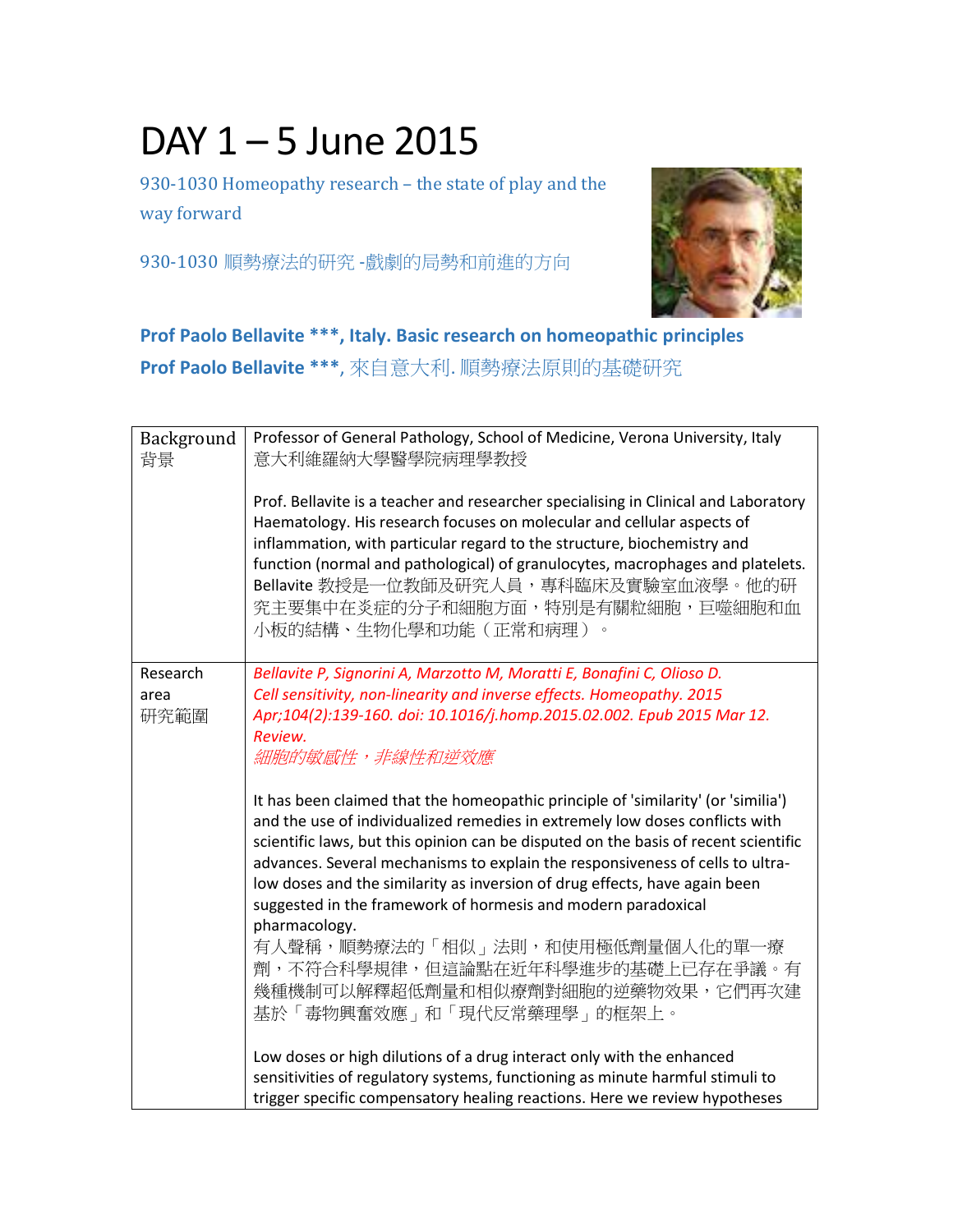| about homeopathic drug action at cellular and molecular levels, and present a<br>new conceptual model of the principle of similarity based on allosteric drug<br>action.                                                                                                                                                                                                                                                                                                                                                                                                                                                                                                                                                                                                                                                                                        |
|-----------------------------------------------------------------------------------------------------------------------------------------------------------------------------------------------------------------------------------------------------------------------------------------------------------------------------------------------------------------------------------------------------------------------------------------------------------------------------------------------------------------------------------------------------------------------------------------------------------------------------------------------------------------------------------------------------------------------------------------------------------------------------------------------------------------------------------------------------------------|
| 低劑量或高度稀釋的藥物,以極小侵害性的刺激作用模式去觸發特定的代<br>償修復反應,僅與具較強敏感性的調節系統中起交互作用。在這裡,我們<br>審視了順勢療法療劑作用,於細胞和分子層面的假說,並根據異位效應藥<br>物作用,展示出「相似」法則的全新概念模式。                                                                                                                                                                                                                                                                                                                                                                                                                                                                                                                                                                                                                                                                                                                               |
| While many common drugs act through orthostatic chemical interactions aimed<br>at blocking undesired activities of enzymes or receptors, allosteric interactions<br>are associated with dynamic conformational changes and functional transitions<br>in target proteins, which enhance or inhibit specific cellular actions in normal or<br>disease states. The concept of allostery and the way it controls physiological<br>activities can be broadened to include diluted/dynamized compounds, and may<br>constitute a working hypothesis for the study of molecular mechanisms<br>underlying the inversion of drug effects.<br>許多常用藥物都通過體位性化學相互作用,以阻止酵素或受體的不必要活<br>動,異位相互作用則跟目標蛋白質之動態結構和功能轉換有關,在正常或<br>患病狀態中,可增強或抑制某些指定的細胞行為。變構的概念和它控制生<br>理活動的途徑,可以擴大至包括被稀釋/加能的化合物,並可能成為逆藥物<br>作用之分子機制研究的有效假設。                                                             |
| Bellavite P, Marzotto M, Olioso D, Moratti E, Conforti A. High-dilution effects<br>revisited. 1. Physicochemical aspects. Homeopathy. 2014 Jan;103(1):4-21. doi:<br>10.1016/j.homp.2013.08.003. Review.<br>重新審視高稀釋效應1---- 物理化學方面                                                                                                                                                                                                                                                                                                                                                                                                                                                                                                                                                                                                                                |
| Several lines of evidence suggest that homeopathic high dilutions (HDs) can<br>effectively have a pharmacological action, and so cannot be considered merely<br>placebos. However, until now there has been no unified explanation for these<br>observations within the dominant paradigm of the dose-response effect. Here<br>the possible scenarios for the physicochemical nature of HDs are reviewed. A<br>number of theoretical and experimental approaches, including quantum<br>physics, conductometric and spectroscopic measurements,<br>thermoluminescence, and model simulations investigated the peculiar features<br>of diluted/succussed solutions.<br>-些證據表明,順勢療法高度稀釋液(HDS)能夠有效地具有藥理作用,<br>所以不能僅僅被認為是安慰劑。然而,到現在仍沒有統一解釋,去說明<br>「劑量與效應關係」突出範例中的這些觀察。順勢療法高度稀釋液可能出<br>現於物理化學的情況,正被進行審查。許多理論和實驗方向,包括量子物<br>理學、電導和光譜測量、熱釋光,和模擬模型,都在探討稀釋/加能液體的<br>獨特特徵。 |
| The heterogeneous composition of water could be affected by interactive<br>phenomena such as coherence, epitaxy and formation of colloidal nanobubbles<br>containing gaseous inclusions of oxygen, nitrogen, carbon dioxide, silica and,<br>possibly, the original material of the remedy. It is likely that the molecules of                                                                                                                                                                                                                                                                                                                                                                                                                                                                                                                                   |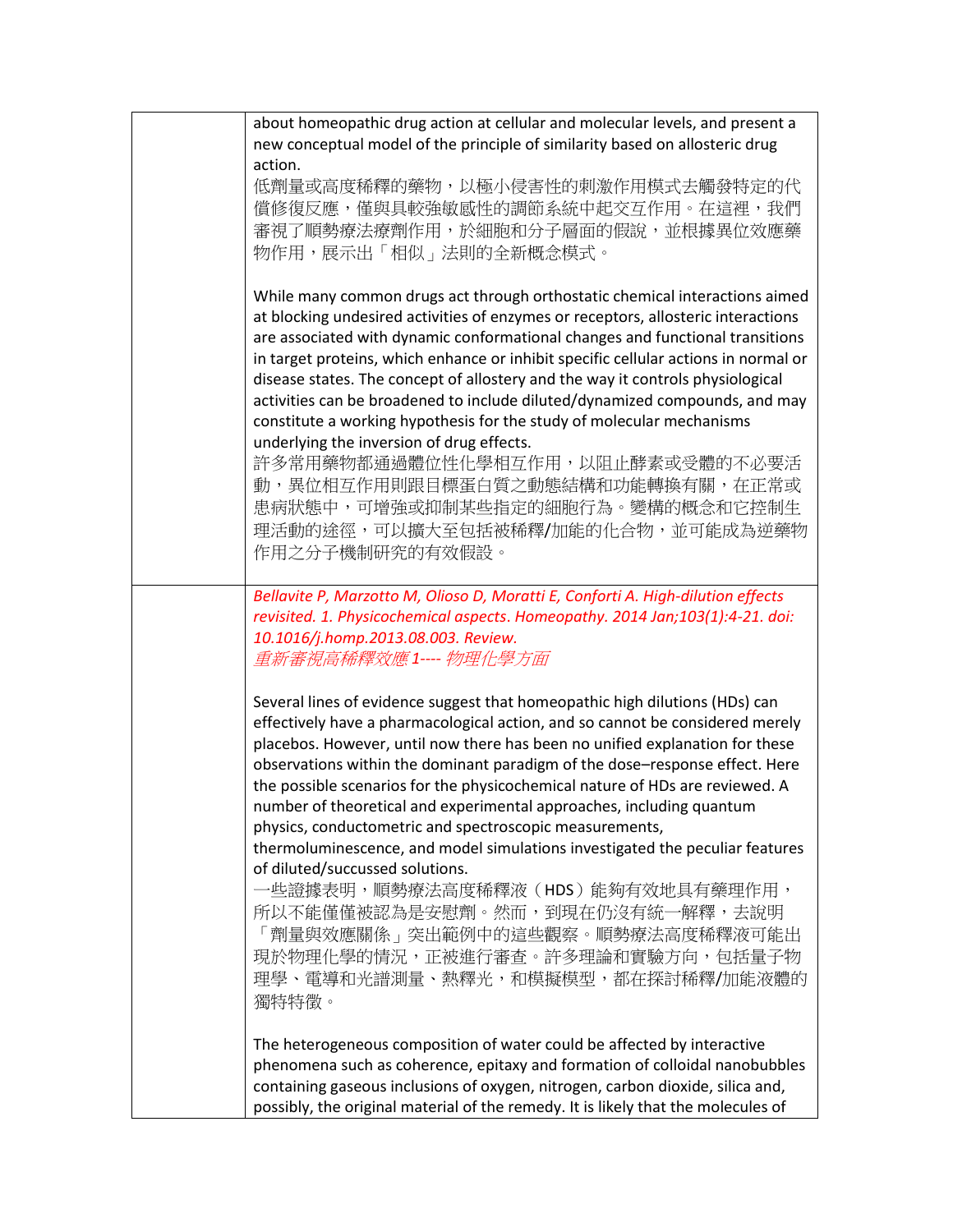|  | active substance act as nucleation centres, amplifying the formation of<br>supramolecular structures and imparting order to the solvent.<br>水的多相結構,可能會受到一些互動現象所影響,例如是膠體納米氣泡的<br>形成、凝聚力和取向附生性,膠體納米氣泡內包括混和有氧、氮、二氧化<br>碳、二氧化矽及可能是療劑原有物質的氣態夾雜物。活性物質分子很可能<br>會充當成核中心,擴增超分子結構的形成,賦予溶劑秩序。                                                                                                                                                                                                                                        |
|--|---------------------------------------------------------------------------------------------------------------------------------------------------------------------------------------------------------------------------------------------------------------------------------------------------------------------------------------------------------------------------------------------------------------------------------------------------------------------------------------------------------------------------|
|  | Three major models for how this happens are currently being investigated: the<br>water clusters or clathrates, the coherent domains postulated by quantum<br>electrodynamics, and the formation of nanoparticles from the original solute<br>plus solvent components.<br>目前正在研究引致這種情況發生的三個主要模式:包括水簇或水的籠形<br>物、量子電動力假設的凝聚域(coherent domains)、以及從原來的物質加溶<br>劑組分形成的納米顆粒。                                                                                                                                                     |
|  | Other theoretical approaches based on quantum entanglement and on fractal-<br>type self-organization of water clusters are more speculative and hypothetical.<br>The problem of the physicochemical nature of HDs is still far from to be<br>clarified but current evidence strongly supports the notion that the structuring<br>of water and its solutes at the nanoscale can play a key role.<br>基於量子糾纏和水簇的分型自我組織的其他理論方法,則比較不確定及假<br>設性。在於順勢療法高度稀釋液的物理化學性質方面的問題,暫時仍然未<br>完全釐清,但目前已有證據強烈支持水結構、以及其納米級別的溶質可以<br>發揮關鍵作用的概念。 |
|  | Bellavite P, Marzotto M, Olioso D, Moratti E, Conforti A. High-dilution effects<br>revisited. 2. Pharmacodynamic mechanisms. Homeopathy. 2014 Jan;103(1):22-<br>43. doi: 10.1016/j.homp.2013.08.002. Review.<br>重新審視高稀釋效應2----藥效學機制                                                                                                                                                                                                                                                                                       |
|  | The pharmacodynamics aspects of homeopathic remedies are appraised by<br>laboratory studies on the biological effects at various levels (cellular, molecular<br>and systemic). The major question is how these medicines may work in the<br>body. The possible answers concern the identification of biological targets, the<br>means of drug-receptor interactions, the mechanisms of signal transmission<br>and amplification, and the models of inversion of effects according to the<br>traditional 'simile' rule.    |
|  | 順勢療法療劑的藥效學方面,由實驗室中各個生物效應層面的研究(包括<br>細胞、分子和系統)作評估。主要的問題,在於順勢療法療劑在人體內如<br>何運作。可能的答案涉及目標生物的鑑定、藥物與受體之間相互作用的途<br>徑、信號傳輸及增強的機制、以及據傳統「相似」法則影響的逆藥物作<br>用。                                                                                                                                                                                                                                                                                                                                                                         |
|  | These problems are handled by two experimental and theoretical lines,<br>according to the doses or dilutions considered (low-medium versus high<br>dilutions).                                                                                                                                                                                                                                                                                                                                                            |